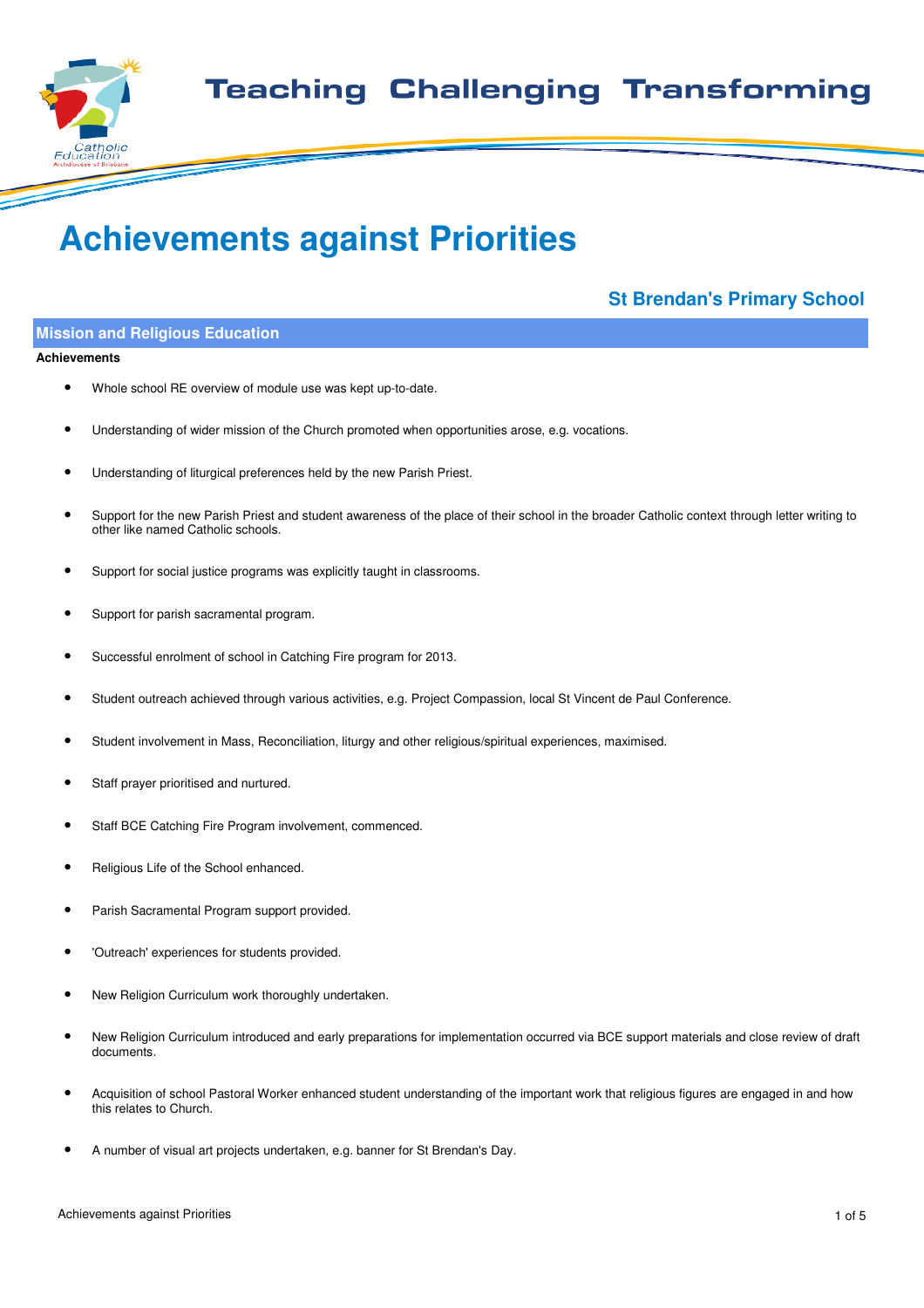## **Learning and Teaching**

#### **Achievements**

- Through whole school involvement in the Sustaining Numeracy Project, RoleM, literacy programs, standardised assessment indicated overall school educational improvement (LNIT Plan for Sustaining Best Practice as guide).
- Teachers becoming more adept at interpreting and working with the new Australian Curriculum.
- Teacher Librarian provided information regarding web tools at staff meetings.
- Teacher competency regarding planning with ACARA documents.
- Sustained, focused efforts with detailed curriculum planning each term.
- Successful implementation of literacy and numeracy blocks across the school. This prioritised literacy and numeracy teaching and learning.
- Successful finalisation of involvement in BCE 2012/2013 Sustaining Numeracy Curriculum Leadership Project.
- Successful building of teacher capacity regarding literacy and numeracy practice, as per LNIT Plan for Sustaining Best Practice.
- Student centred work largely undertaken by support staff and teacher aides.
- Staff web tool knowledge enhanced.
- RoleM further embedded as Early Years numeracy pedagogy.
- Promotion of student digital literacy.
- Professional learning for Teacher Librarian and Support Teacher through Griffith University digital pedagogies project.
- Productive engagement of classroom teachers with support staff.
- Oral language prioritised in the Early Years.
- New BCE Learning Management System (LIFE) introduced to a number of staff.
- Literacy and numeracy block establishment that improved student teacher ratios.
- Learning and teaching discernment and practice informed by data and evidence.
- Increased use of iPads across the school, particularly in the middle years.
- Increased number of staff with full, formal Reading to Learn training.
- Inclusive strategies widely used for verified students.
- Improved personal pedagogy by Curriculum Support Teacher and Teacher Librarian through involvement in BCE Action Learning Project.
- Highly skilled Teacher Librarian enhanced learning outcomes.
- Further embedding of Words Their Way as whole school literacy pedagogy.
- Further embedding of Reading to Learn as whole school literacy pedagogy.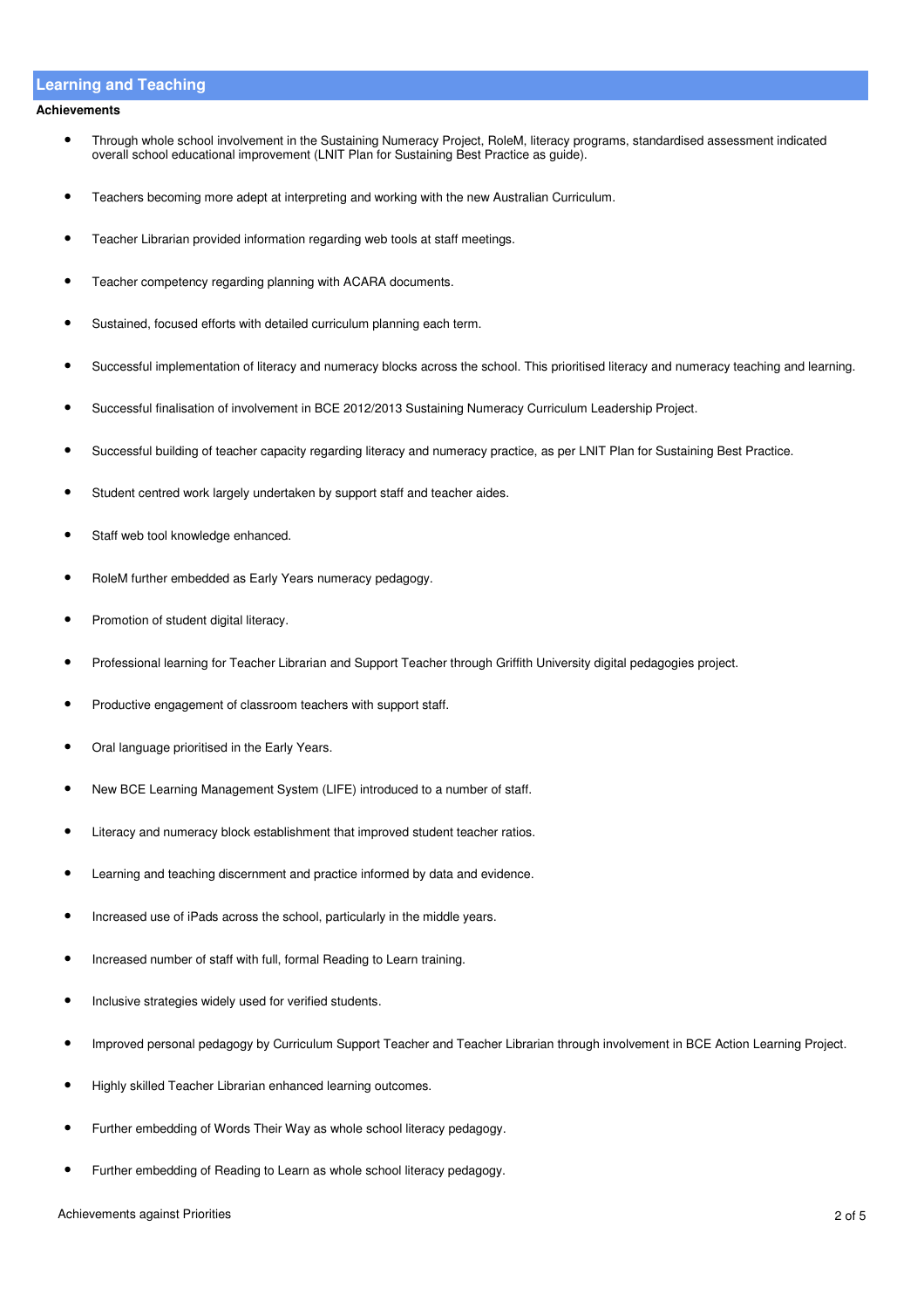- Existence of Reading to Learn pedagogical practice mentoring.
- ESL students fully supported by classroom teachers and ESL teacher through effective collaboration.
- Effective use of literacy and numeracy blocks across the school.
- Development of fun/reward activities as motivators for students.
- Australian Curriculum competency further improved by staff.
- Analysis of data influenced teaching and learning.

### **Professional Practice and Collaborative Relationships**

#### **Achievements**

- Workplace Health and Safety compliance issues attended to.
- WHS requirements rigorously attended to. New WHSO fully trained for the role.
- Use of School Wide Positive Behaviour Support (SWPBS) practice, refined.
- Use of Circle Time in managing inter-personal issues between students.
- Team building opportunities for staff, created and seized.
- Successfully held Parent/Carer/Teacher meetings through engagement of bi-lingual aide and interpreters.
- Successful school fete held with wide variety of activities, including many that were culturally specific.
- Student progress and achievement clearly communicated to parents/carers.
- Strong, direct support provided to P&F and School Board.
- Strong volunteer involvement in Support-a-Reader program.
- Staff team building opportunities exercised when possible, e.g. dinners.
- Staff professional development prioritised, fully engaged in, and shared amongst colleagues.
- Staff made fully aware of Student Protection practices.
- School's new Behaviour Support Plan documented and provided to relevant BCEO personnel.
- Refinement of School Wide Positive Behaviour Support practice.
- Professional development prioritised by staff. Discernment exercised with regard to professional development options.
- Policy documents finalised by School Board.
- Partnerships with wider community institutions and bodies, fostered, e.g. Griffith University.
- Parents and Friends Association strongly supported in their vital community building ventures.
- Numerous, effective liaisons with government representatives.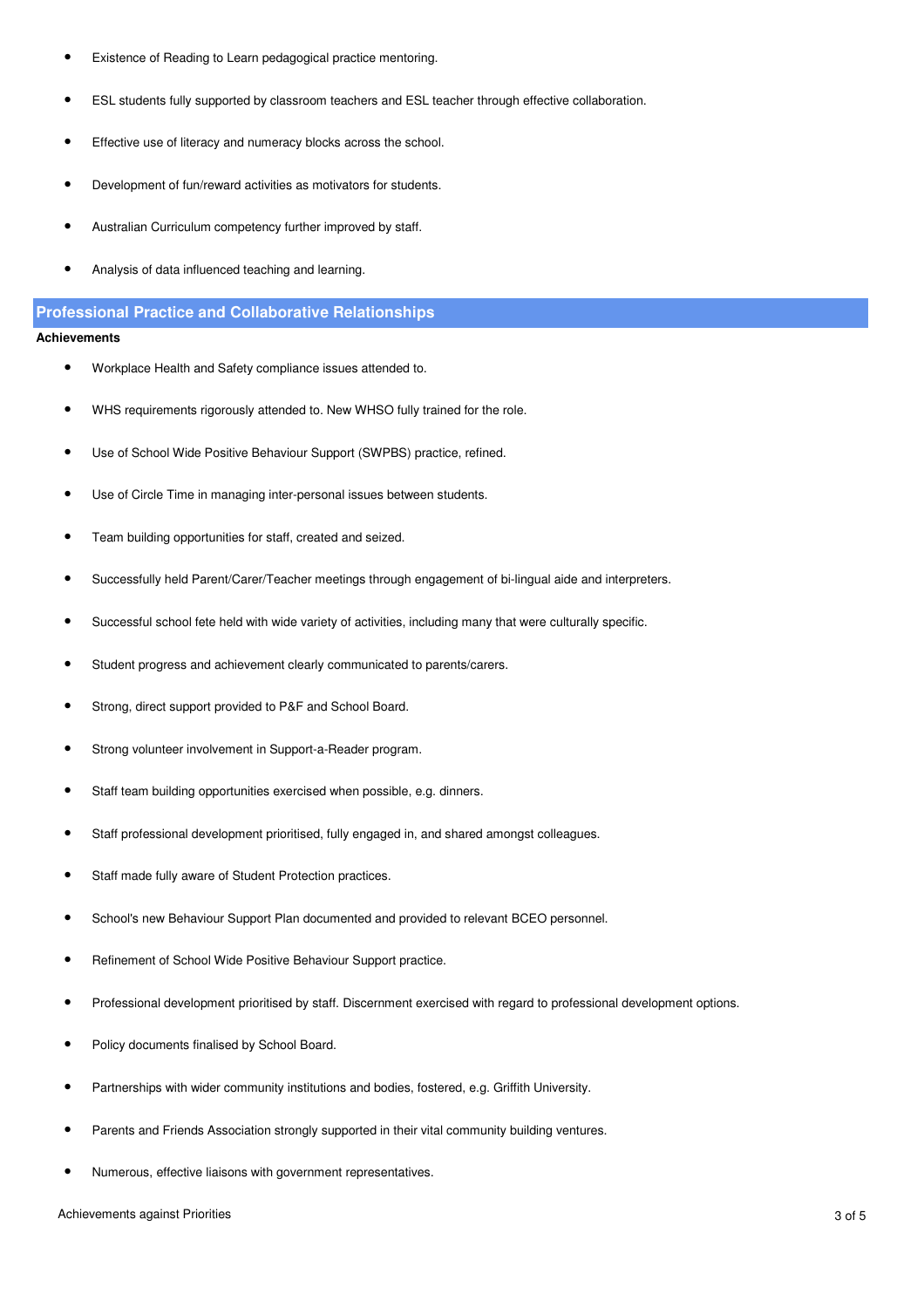- New Parish Priest consulted on his expectations for the parish/school relationship.
- New APRE and new Finance Secretary inducted and supported with pleasing success.
- Mandatory Student Protection training undertaken by all staff.
- Local politicians consulted on relevant educational issues and invited to school functions. The school utilised government resources on occasion.
- Interpreters used for meetings when necessary.
- Inter-cultural harmony that exists at the school widely acknowledged and celebrated.
- Induction, buddying, mentoring and coaching provided to new members of staff.
- Individual performance management practice engaged in by staff as directed by principal.
- Individual goal setting by staff that aligned with the school's broad strategic renewal plan and the Key Result Areas of the BCE Role of the Teacher document.
- Healthy school community partnerships renewed through numerous socialisation opportunities, e.g. Working Bees.
- Fostering of the school's external partnerships.
- Excellent progress with policy creation in consultation with School Board.
- Enhanced connection and communication with Friday Mothers' Group and Friday English Lessons Group.
- Effective use of school's bi-lingual school officer to communicate with relevant families.
- Cultural diversity of the school community was recognised and attended to through channels of communication and support for active groups, e.g. Friday Mothers Group.
- Continued support provided to relatively new parish priest.
- Collaborative, consultative and distributive leadership engaged in by principal and assistant principal, with an eye to leadership development.
- Circle Time effectively used by staff when relevant.

# **Strategic Resourcing**

#### **Achievements**

- Wide consultation sought regarding resourcing decision making.
- The school's bank of technological resources enhanced, mainly through iPad acquisition.
- The environmentally sustainable element/s of resources always considered.
- Technology resources increased. Staff issued with new laptops and iPads, laptops purchased for direct student use.
- Technical knowledge of support technician utilised for resource decision making.
- Successful liaison with school Parents and Friends Association regarding resource acquisition for the learning environment.
- Strong consideration given to school master planning.

Achievements against Priorities 4 of 5